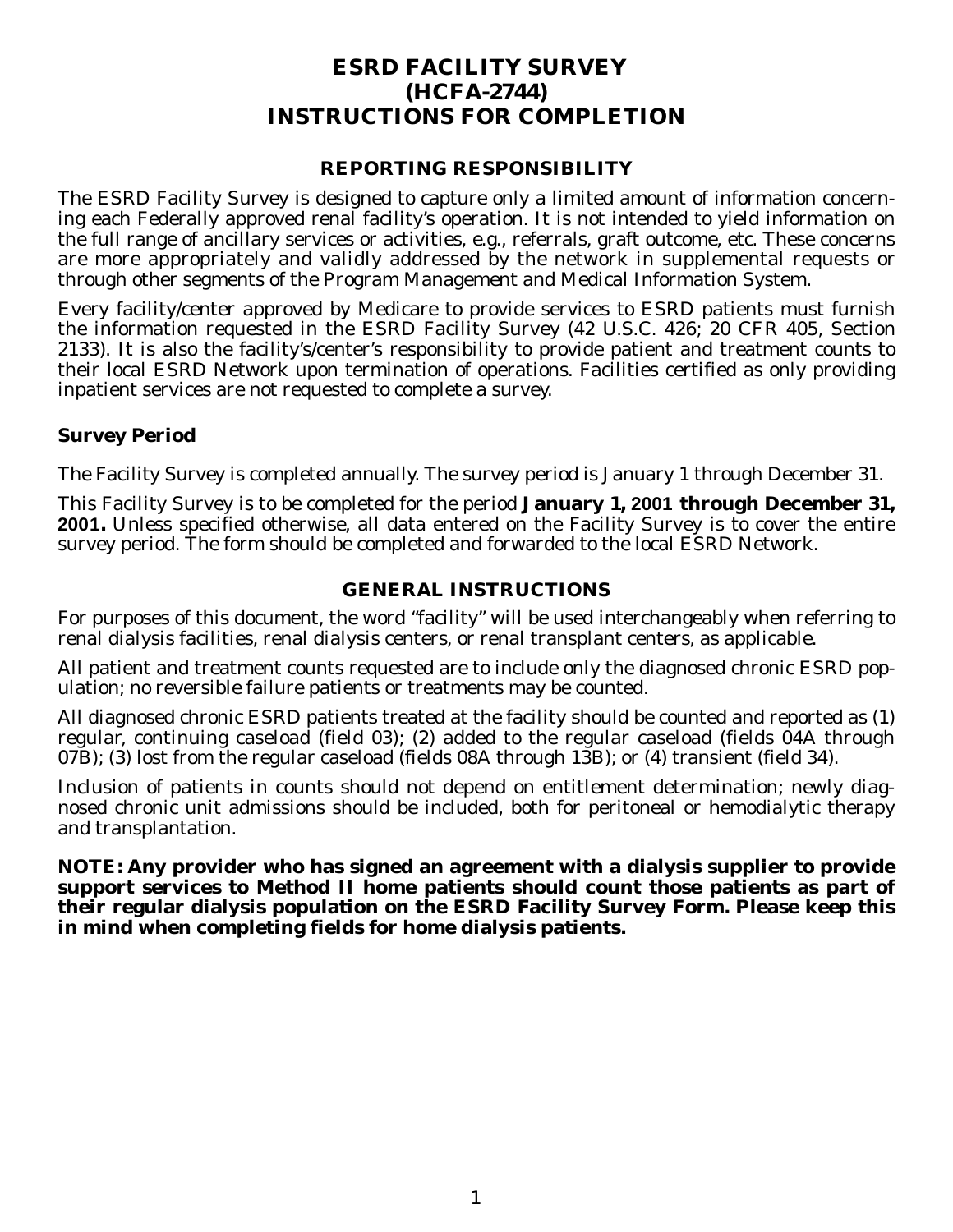#### **PART ONE-DIALYSIS**  *(FOR COMPLETION BY DIALYSIS UNITS ONLY)*

# **PATIENT LOAD**

# **Patients Receiving Care Beginning of Survey Period**

**Field 01: Outpatient**. Enter the number of patients dialyzing in your facility at the beginning of the survey period. This number should reflect your "permanent" patient population; i.e., those patients for whom your facility had ongoing medical responsibility for the routine care of the patient until he/she was formally transferred elsewhere. Include those of your routine patients who were hospitalized or were in transient status away from your facility at the beginning of the survey period. This number should be the same as that reported in field 20 from the previous survey submitted.

**Field 02: Home.** Enter the number of patients followed by your facility; that is, for whom your facility had the major medical responsibility (e.g., the facility which provides outpatient backup dialysis, performs necessary medical follow-ups, provides the patient with home dialysis supplies, or has a written agreement to provide support services to Method II patients). Enter the number of patients who were dialyzing at home (hemodialysis, intermittent peritoneal dialysis, continuous ambulatory peritoneal dialysis, or continuous cycling peritoneal dialysis) at the beginning of the survey period. This number should be the same as that reported in field 25 from the previous survey submitted.

**Field 03: Total. Enter the sum of fields 01 and 02.** This should equal the number of patients on your facility's register at the beginning of the survey period and should be the same as that reported in field 26 from the previous survey submitted.

# **Additions During the Survey Period**

**NOTE:** This section requires counts for additional outpatient and home dialysis patients accepted during the survey period. **A PATIENT SHOULD NOT BE COUNTED IN MORE THAN ONE FIELD** (fields 04A through 07B). If more than one field is applicable, count the patient in the field which describes the **first** time the patient started or returned to dialysis at your facility during the year.

#### **Newly Diagnosed Patients**

**Field 04A: Outpatient—Started for the First Time Ever.** Enter the number of **newly diagnosed** ESRD patients who were admitted to your facility as chronic maintenance dialysis patients **for the first time ever** during the survey period. **This is a count of patients who have begun their initial course of outpatient maintenance dialysis therapy during the survey period and for whom your facility will have major medical responsibility.** Do not include patients who transferred to your facility from another dialysis facility; that data is to be reported in field 06A. Include in field 04A patients who began their initial course of maintenance dialysis therapy at a non-approved renal provider and transferred to your facility during the survey period. (That is, patients who were stabilized and then transferred to you.)

**Field 04B: Home—Started for the First Time Ever.** Enter the number of **newly diagnosed** ESRD patients who, after being stabilized on dialysis, successfully completed a course of self-dialysis training and began home dialysis (their initial course of home dialysis after training) during the survey period. If they are still in training at the end of the survey period, report them in field 04A.

# **Restarted Dialysis**

**Field 05A: Outpatient—Restarted**. Enter the number of patients who restarted outpatient dialysis during the survey period. This is a count of persons who had temporarily recovered kidney function, had discontinued dialysis, or had been lost to follow-up but restarted routine outpatient dialysis during the survey period.

**Field 05B: Home—Restarted.** Enter the number of patients who restarted home dialysis during the survey period. This is a count of patients who had temporarily recovered kidney function, had discontinued dialysis, or had been lost to follow-up but restarted regular home dialysis during the survey period.

# **Transferred From Another Facility**

**Field 06A: Outpatient—Transferred from Other Dialysis Unit.** Enter the number of patients admitted to your facility who were formally transferred from another dialysis facility during the survey period and who are continuing a regular course of dialysis at your facility. A formal transfer is the transfer of a patient, including his/her medical records, to another facility who will permanently become the primary care provider.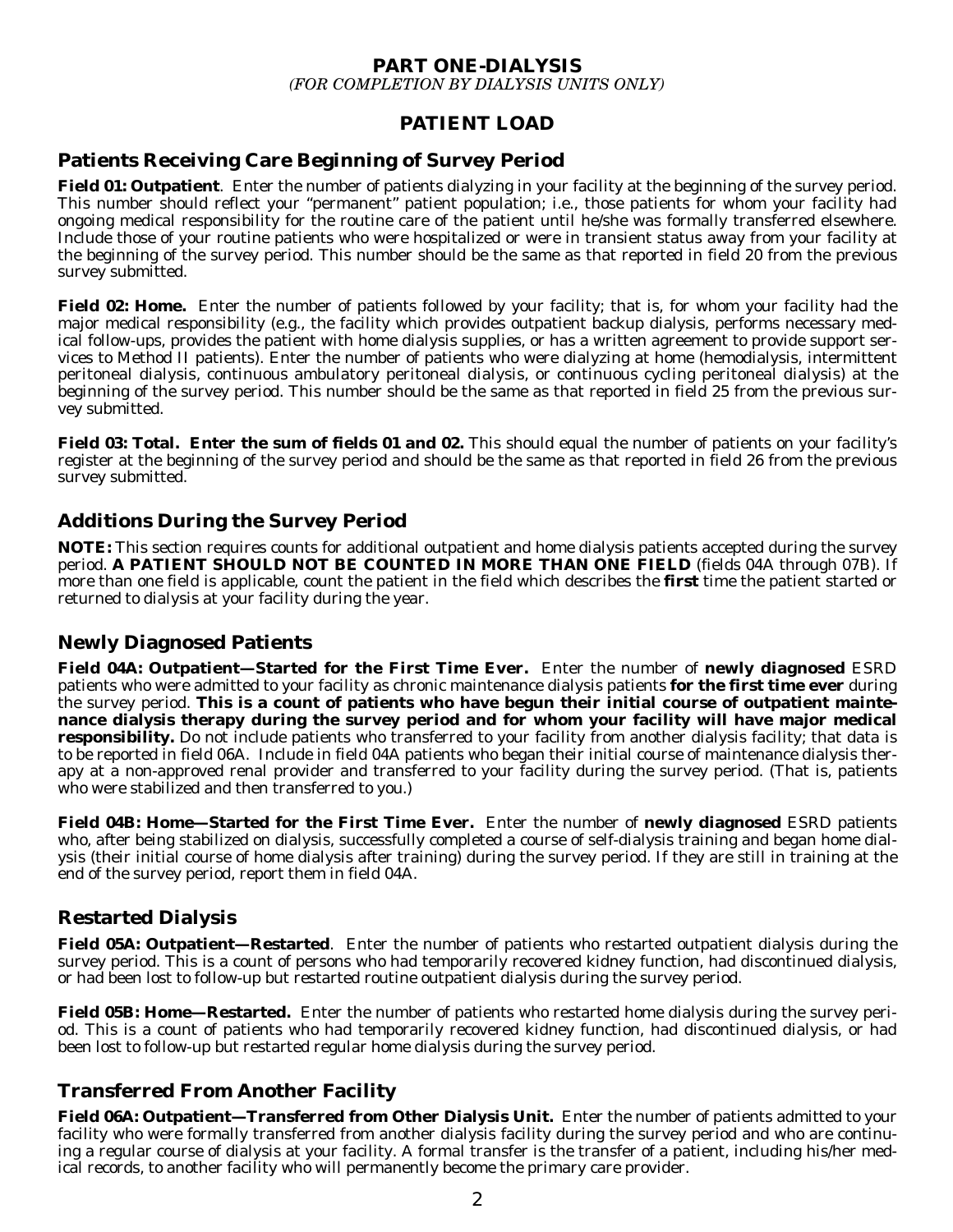**Field 06B: Home—Transferred from Other Dialysis Unit**. Enter the number of home patients who were formally transferred by another facility during the survey period to your unit for ongoing medical supervision and responsibility. A formal transfer is the transfer of a patient, including his/her medical records, to another facility who will permanently become the primary care provider.

# **Returned After Transplantation**

**Field 07A: Outpatient—Returned After Transplantation**. Enter the number of patients who returned to outpatient dialysis during the survey period after a transplant failure.

**Field 07B: Home—Returned After Transplantation**. Enter the number of patients who returned to home dialysis during the survey period after a transplant failure.

# **Losses During the Survey Period**

**NOTE: These fields describe losses to your facility of both outpatient and home patients that occurred during the survey period. For purposes of this survey, "outpatient" includes patients who routinely dialyzed as an outpatient at the time of loss to the reporting facility, and "home" includes patients who routinely dialyzed at home at the time of loss to the reporting facility. A PATIENT SHOULD NOT BE COUNTED IN MORE THAN ONE FIELD (08A through 13B). If more than one field is applicable, count the patient in the field which describes the status the last time the patient stopped dialyzing at your facility during the year, or the last known status of the patient.** 

#### **Deaths**

**Field 08A: Outpatient—Deaths**. Enter the number of outpatient dialysis patients who died during the survey period. (These deaths must be shown here by the facility if the patients were reported in fields 01, 04A, 05A, 06A, or 07A.)

**Field 08B: Home—Deaths**. Enter the number of home dialysis patients who died during the survey period. (These deaths must be shown here by the facility if the patients were reported in fields 02, 04B, 05B, 06B, or 07B.)

# **Recovered Kidney Function**

**NOTE: These are diagnosed chronic renal failure patients who recovered renal function. Count patients who had been on dialysis for 45 days or more and were alive and not requiring any form of dialytic therapy or transplantation.** 

**Field 09A: Outpatient—Recovered Kidney Function.** Enter the number of patients who recovered kidney function and ceased chronic outpatient dialysis during the survey period.

**Field 09B: Home—Recovered Kidney Function.** Enter the number of patients who recovered kidney function and ceased chronic home dialysis during the survey period.

# **Transplanted**

**Field 10A: Outpatient—Received Transplant**. Enter the number of patients who received a kidney transplant and left the outpatient dialysis program during the survey period.

**Field 10B: Home—Received Transplant**. Enter the number of patients who received a kidney transplant and left the home dialysis program during the survey period.

#### **Transferred Out**

**Field 11A: Outpatient—Transferred to Other Dialysis Unit**. Enter the number of in-unit dialysis patients who *permanently* transferred to another dialysis facility for their ongoing dialysis during the survey period; that is, those patients whose ongoing, routine medical supervision became the responsibility of another dialysis facility.

**Field 11B: Home—Transferred to Other Dialysis Unit**. Enter the number of home patients who had been followed by your facility but who are now permanently followed by another home dialysis program.

# **Discontinued Dialysis**

**NOTE: These fields should contain counts of patients whose last known activity was that they discontinued dialysis. This would pertain mostly to patients who were lost to the facility at the end of the sur-**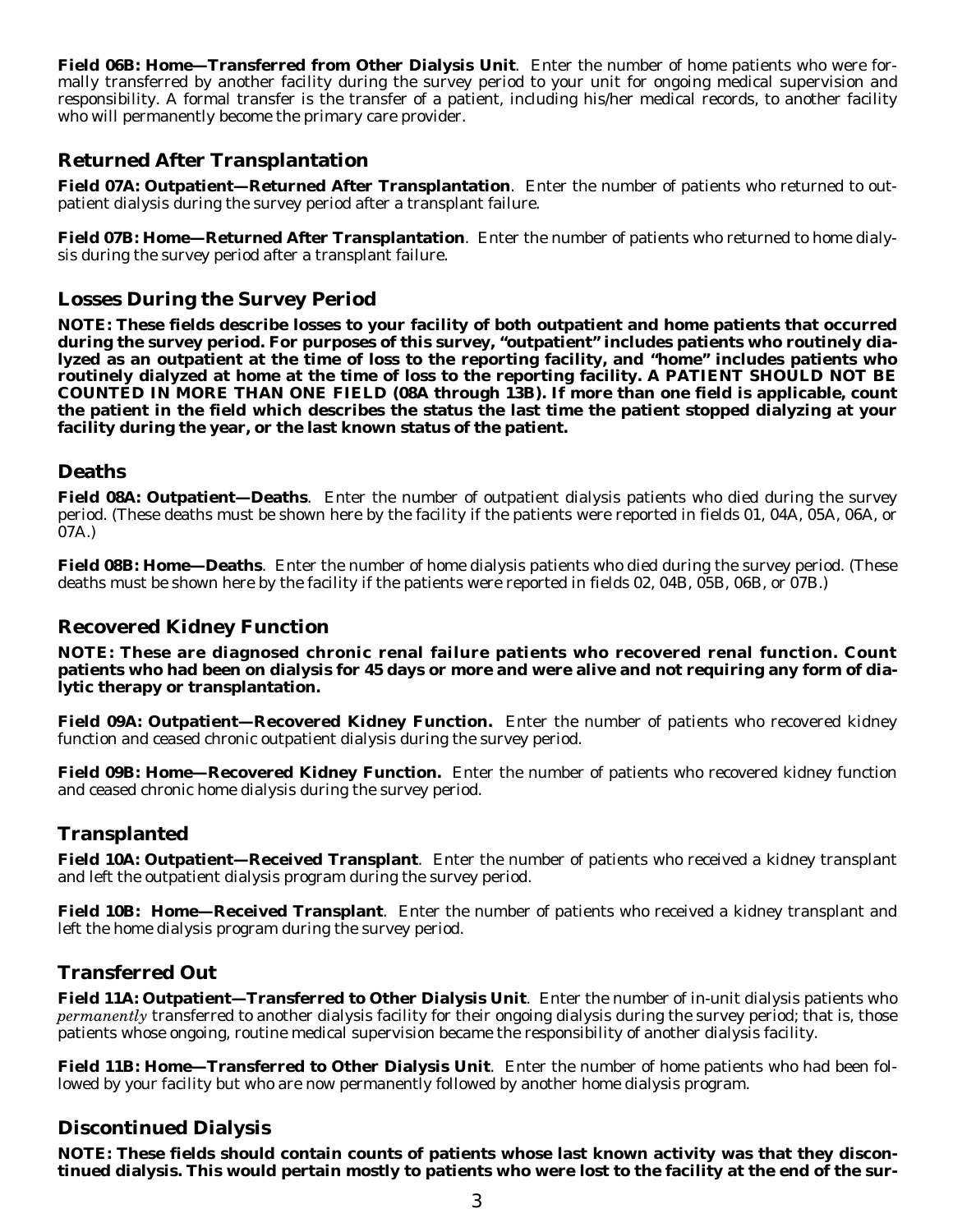#### **vey period, were not lost to follow-up and had not yet expired by December 31 (a Death Notification Form has not yet been submitted on the patient).**

**Field 12A: Outpatient—Discontinued Dialysis.** Enter the number of chronic patients who permanently discontinued dialysis (excluding those reported in fields 08A, 09A, 10A and 11A) who had been dialyzing outpatient during the survey period.

**Field 12B: Home—Discontinued Dialysis.** Enter the number of chronic patients who permanently discontinued dialysis (excluding those reported in fields 08B, 09B, 10B, and 11B) who had been dialyzing at home during the survey period.

#### **Lost to Follow-Up**

**Field 13A: Outpatient—Lost to Follow-Up (LTFU).** Enter the number of patients, who had been dialyzing as an outpatient, who left your dialysis program during the survey period, and whose current status is unknown to your facility (lost to follow-up). Do not include those reported in fields 08A, 09A, 10A, or 12A.

**Field 13B: Home—Lost to Follow-Up (LTFU)**. Enter the number of patients, followed by your facility, who had been dialyzing at home, who were removed from your facility's rolls during the survey period, and whose current status is unknown (lost to follow-up). Do not include those reported in fields 08B, 09B, 10B, 11B, or 12B.

# **Patients Receiving Care at the End of the Survey Period**

**NOTE: DO NOT COUNT A PATIENT IN MORE THAN ONE FIELD. Patients receiving care at the beginning of the survey period plus the additions during the survey period minus the losses during the survey period should equal the patients receiving care (remaining) at the end of the survey period.** *Please ensure that field 03 plus field 04A through 07B, minus fields 08A through 13B, equals field 26.* 

#### **Outpatient Dialysis**

**NOTE: Patients who are dialyzing as outpatients, but are performing all dialysis procedures without the assistance of staff, are to be counted as outpatients self-dialyzing either in fields 14 or 15. (Since this is not a large patient population, not all facilities will have patients that fall into this category.) Treatments for these patients should be counted as outpatient treatments in fields 36 or 37.** 

**Field 14: Hemodialysis.** Enter the number of patients who, at the end of the survey period, were receiving staffassisted hemodialysis or performing outpatient self hemodialysis.

**Field 15: Peritoneal Dialysis**. Enter the number of patients who, at the end of the survey period, were receiving staff-assisted intermittent peritoneal dialysis or performing outpatient self peritoneal dialysis.

# **Self-Dialysis Training**

**Field 16: Hemodialysis.** Enter the number of patients who are in a self hemodialysis training program as of the end of the survey period. Patients are to be reported in this category only if the training is designed to enable them to perform their own self-dialysis as an outpatient or at home.

**Field 17: Peritoneal Dialysis.** Enter the number of patients who are in a self intermittent peritoneal dialysis training program as of the end of the survey period. Patients are to be reported in this category only if the training is designed to enable them to perform their own self-dialysis as an outpatient or at home.

**Field 18: Continuous Ambulatory Peritoneal Dialysis (CAPD).** Enter the number of patients who are in a CAPD training program as of the end of the survey period. Patients are to be reported in this category only if the training is designed to enable them to independently perform CAPD.

**Field 19: Continuous Cycling Peritoneal Dialysis (CCPD)**. Enter the number of patients who are in a CCPD training program as of the end of the survey period. Patients are to be reported in this category only if the training is designed to enable them to independently perform CCPD.

**Field 20: Total Outpatient.** Enter the total number of patients who are in outpatient status as of the end of the survey period (the sum of fields 14 through 19).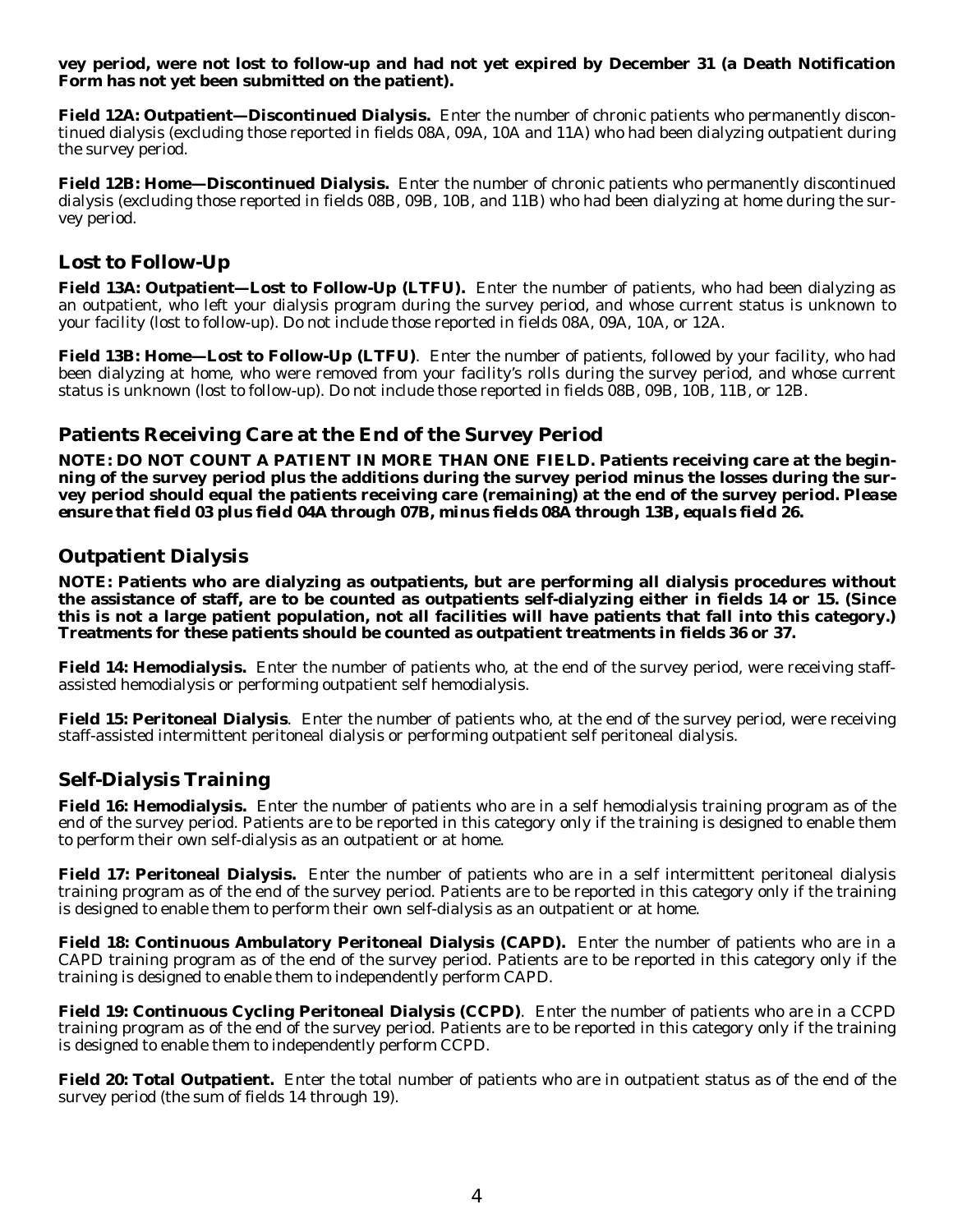# **Home Dialysis**

**NOTE: Patients who are dialyzing at home with the assistance of staff provided by a dialysis supplier or facility should be counted as home patients (fields 21 through 24).** 

**Field 21: Hemodialysis.** Enter the number of patients who were hemodialyzing at home as of the end of the survey period.

**Field 22: Peritoneal Dialysis.** Enter the number of patients who are on home intermittent peritoneal dialysis as of the end of the survey period.

**Field 23: Continuous Ambulatory Peritoneal Dialysis (CAPD).** Enter the number of patients who are on CAPD as of the end of the survey period.

**Field 24: Continuous Cycling Peritoneal Dialysis (CCPD).** Enter the number of patients who are on CCPD as of the end of the survey period.

**Field 25: Total Home.** Enter the total number of patients who are in home status as of the end of the survey period (the sum of fields 21 through 24).

# **Total**

**Field 26: Total.** Enter the total number of patients on your facility's register at the end of the survey period (the sum of fields 20 and 25).

# **Patient Eligibility Status—End of Survey Period**

**NOTE:** Counts should reflect entitlement only, not based on how reimbursement is made for dialysis services provided by your facility. For example, a VA (Department of Veterans Affairs) patient whose reimbursement is made by the VA, but is a Medicare entitled patient, should be counted in Field 27. *Please ensure that the sum of fields 27, 28, and 29 equals field 26, the total number of patients at the facility at the end of the survey period.* 

**Field 27: Currently Enrolled in Medicare.** Enter the number of patients at the end of the survey period who were enrolled in Medicare.

**Field 28: Medicare Application Pending.** Enter the number of patients at the end of the survey period who had Medicare applications pending.

**Field 29: Non-Medicare.**  Enter the number of patients at the end of the survey period who were not enrolled in Medicare and who did not have Medicare applications pending.

# **Self Dialysis Patients Completing Training**

**NOTE: This section is a non-add, non-subtract count for caseload purposes only. The following section (fields 30 through 33) should be completed** *only by those facilities that have self-care training programs.*  **Included in this section will be the number of patients who, during the survey period, successfully completed a course of self-dialysis training at the reporting facility which enabled them to self-dialyze as an outpatient or at home. Patients who were still in a self-dialysis training course on the last day of the survey period are not to be counted in these fields; that data is to be reported in fields 16 through 19. Unsuccessful trainees (those who did not go home or initiate self-care in a facility) are not to be counted here. (This count is a non-add, non-subtract count for caseload purposes.) DO NOT INCLUDE PATIENTS WHO WERE TRANSFERRED TO ANOTHER FACILITY FOR SELF-CARE TRAINING NOR THOSE PATIENTS RETRAINED IN SELF-CARE DIALYSIS DURING THE SURVEY PERIOD. (For example: If a self-hemodialysis patient is retrained for self-hemodialysis, do not count this patient as completing self-hemodialysis, but count this patient if they trained in a different modality.)** 

**Field 30: Hemodialysis.** Enter the number of patients who, during the survey period, successfully completed a course of training for home or outpatient self-hemodialysis at your facility.

**Field 31: IPD (Intermittent Peritoneal Dialysis).** Enter the number of patients who, during the survey period, successfully completed a course of training for home or outpatient self-peritoneal dialysis at your facility.

**Field 32: CAPD.** Enter the number of patients who, during the survey period, successfully completed a course of self-dialysis training for continuous ambulatory peritoneal dialysis at your facility.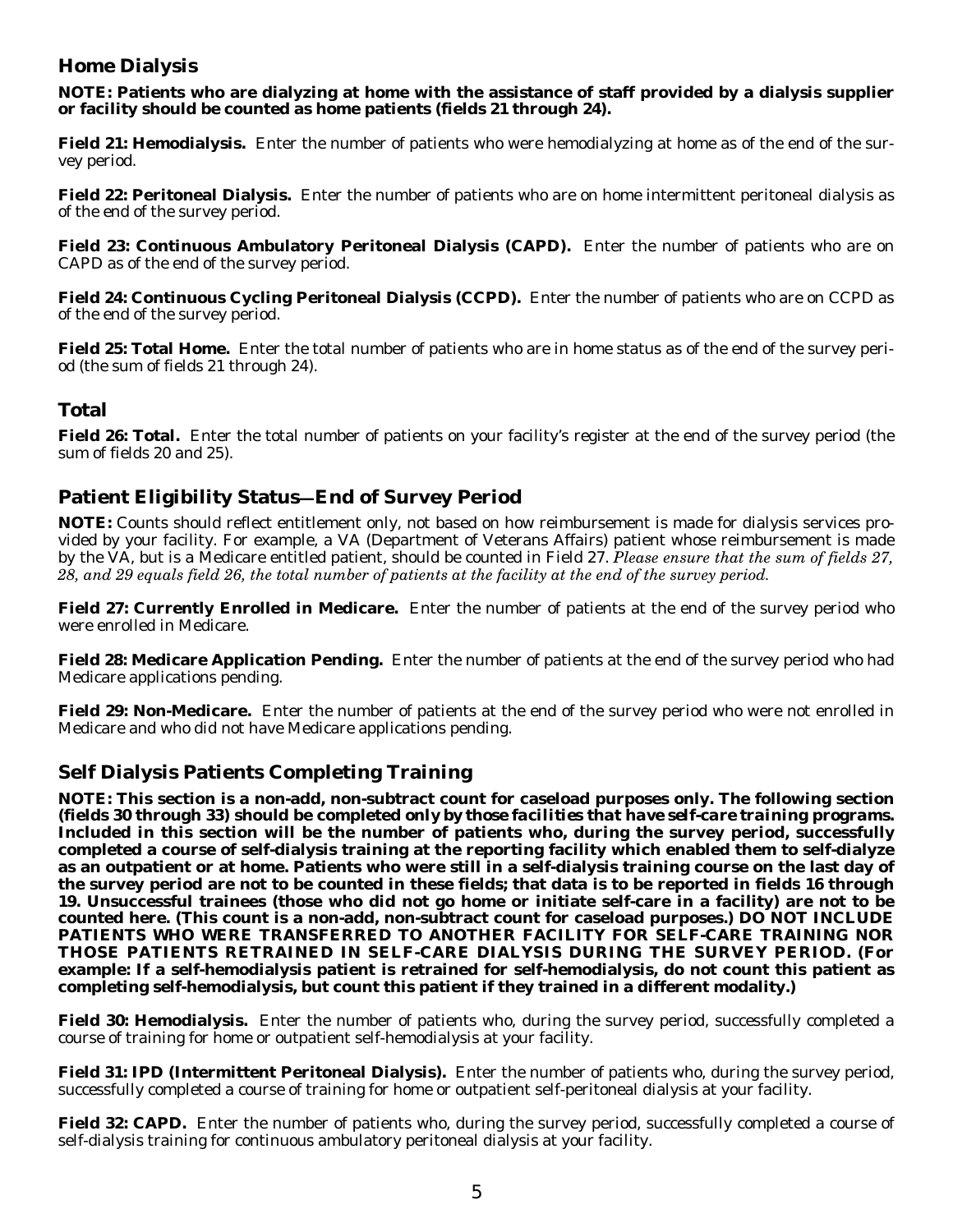**Field 33: CCPD**. Enter the number of patients who, during the survey period, successfully completed a course of self-dialysis training for continuous cycling peritoneal dialysis at your facility.

#### **Transient Patients**

**NOTE: Transient patients are those patients that your facility treats/supervises on an episodic basis; that is, treats the patient for less that 6 months continuous or less than 51 percent of the year. Those patients who are treated for 6 months or more or more than 51 percent of the year are counted as part of the regular patient caseload (field 26). Please note that the 6 month/51 percent rule does not apply to permanent transfers.** 

**Field 34: Transient Outpatients—Treated During Survey Period.** Enter the number of transient outpatients who received care at your facility during the survey period. This field is a count of patients, not episodes of treatment. Therefore, if a patient is treated at a facility in February and again at that same facility in August, he/she is counted only once.

**Field 35: Transient Patients—Number of Outpatient Treatments During Survey Period.** Using the definition of "transient patient" given above, enter the number of transient outpatient dialysis treatments (all dialysis settings) given during the survey period. Be sure to include these treatments in the appropriate modality under treatment load (fields 36 and 37). If transient patients are reported in field 34, you must enter the number of treatments that were provided.

#### **TREATMENT LOAD**

**NOTE: The following section (fields 36 and 37) should reflect only outpatient treatments given to ESRD patients. Self-care training treatments should be reported only in fields 38 through 41. All such treatments, including those provided to transients, should be reported in fields 36 through 41, where appropriate. Please be certain to report treatments to correspond with patients counted at the end of the survey period in a particular modality. If a situation occurs where a patient is reported at the end of the survey period but no treatments were provided, please explain why no treatments were provided in the Remarks section of the survey form.** *DO NOT INCLUDE ACUTE TREATMENTS.* 

#### **Hemodialysis**

**Field 36: Outpatient Treatments.** Enter the number of staff-assisted hemodialysis treatments provided and the number of treatments performed by self dialyzing patients on an outpatient basis during the survey period.

#### **IPD**

**Field 37: Outpatient Treatments.** Enter the number of staff-assisted intermittent peritoneal treatments provided and the number of treatments performed by self dialyzing patients on an outpatient basis during the survey period.

#### **Self-Care Training Treatments**

**NOTE: For all types of peritoneal dialysis training, report the number of days for which exchanges were provided. Do not report the number of exchanges and do not report days where no dialysis treatments or exchanges were furnished.** 

**Self-care training treatments should not be included in fields 36 and 37. If you report patients completing self-dialysis training, you must report the number of treatments/days corresponding to the modality of training provided. These treatments should be counted for those patients completing training in a modality for the first time. For example, if a patient who has been on self-hemodialysis receives training for CAPD, those CAPD days of training are counted in field 40. If a self-hemodialysis patient is**  *retrained* **for self hemodialysis, do not count those treatments. Include, in the appropriate field, the number of treatment/days provided to patients who were receiving self-care training at the end of the survey period and were reported in fields 16 through 19. Include all training treatments/days provided whether the patient has completed self-care training or not. Only count treatments for which dialysis was actually given. Do not include training to dialysis aides, etc. Please keep this in mind especially when reporting training for pediatric patients.** 

**Field 38: Hemodialysis.** Enter the number of hemodialysis training treatments given during the survey period.

**Field 39: IPD.** Enter the number of intermittent peritoneal dialysis training treatments given during the survey period.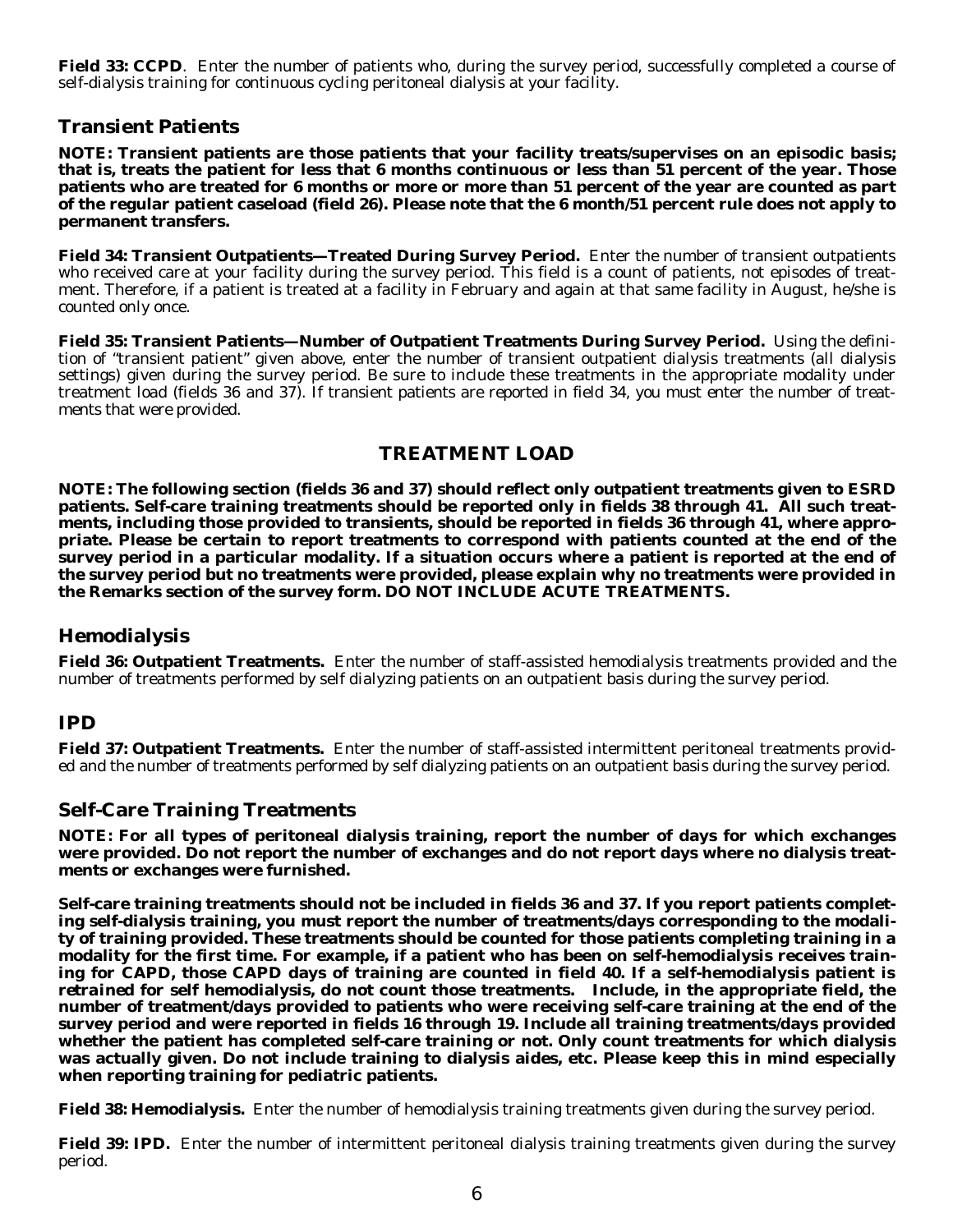**Field 40: CAPD**. Enter the number of continuous ambulatory peritoneal dialysis training treatments given during the survey period.

**Field 41: CCPD.** Enter the number of continuous cycling peritoneal dialysis training treatments given during the survey period.

#### **Signatures**

Part One of the Facility Survey requires signatures, as follows:

**Completed by:** Enter the date completed and the name, title, and telephone number of the person who completed the Facility Survey for your facility. This person should be the individual who the ESRD network or HCFA can contact to discuss any information provided in the Facility Survey.

**Verified by:** Enter the date and the signature and title of the facility's renal administrator.

#### **PART TWO-KIDNEY TRANSPLANTS**

**(***FOR COMPLETION BY KIDNEY TRANSPLANT FACILITIES***)** 

#### **PATIENTS/TRANSPLANTS**

**Field 42: Patients Who Received Transplant at This Facility.** Enter the number of patients who received a kidney transplant at your facility during the survey period. If a patient received more than one transplant at your center during the survey period, the patient is to be counted only once. *Total of fields 43 + 44 + 45 + 46.* 

#### **Patient Eligibility Status of Patients Transplanted During Survey Period.**

Fields 43 through 46 refer to those patients actually transplanted during the survey period. *Ensure that the total of fields 43 through 46 equals the count in field 42.* 

**Field 43: Currently Enrolled in Medicare.** Enter the number of patients transplanted during the survey period who were enrolled in Medicare. Count Medicare transplant recipients based on enrollment rather than primary insurer.

**Field 44: Medicare Application Pending.** Enter the number of patients transplanted during the survey period who had Medicare applications pending.

**Field 45: Non-Medicare, U.S. Residents.** Enter the number of patients transplanted during the survey period who were not enrolled in Medicare and did not have Medicare applications pending who were either U.S. citizens or a foreign national U.S. resident.

**Field 46: Non-Medicare, Other.** Enter the number of patients transplanted during the survey period who were not enrolled in Medicare, did not have Medicare applications pending, and were neither a U.S. citizen nor a U.S. resident (e.g., foreign national).

# **Transplants Performed at This Facility**

**Field 47: Transplants Performed at This Facility—Living Related Donor.** Enter the number of living related donor kidney transplants performed at your center during the survey period.

**Field 48: Transplants Performed at This Facility—Living Unrelated Donor.** Enter the number of living unrelated donor kidney transplants performed at your center during the survey period.

**Field 49: Transplants Performed at This Facility—Cadaveric Donor.** Enter the number of cadaveric donor kidney transplants performed at your center during the survey period.

**Field 50: Transplants Performed at This Facility—Total Fields 47 and 48.** *Enter the sum of fields 47 + 48 + 49.* 

# **Patients Awaiting Transplant**

**Field 51: Patients Awaiting Transplant—Dialysis.** Enter the number of current dialysis patients actively awaiting a kidney transplant at your center as of the last day of the survey period. These patients must (a) be medically able, (b) have given consent, and (c) be on an active transplant list. This count is limited to individuals awaiting transplant *at the reporting center.*